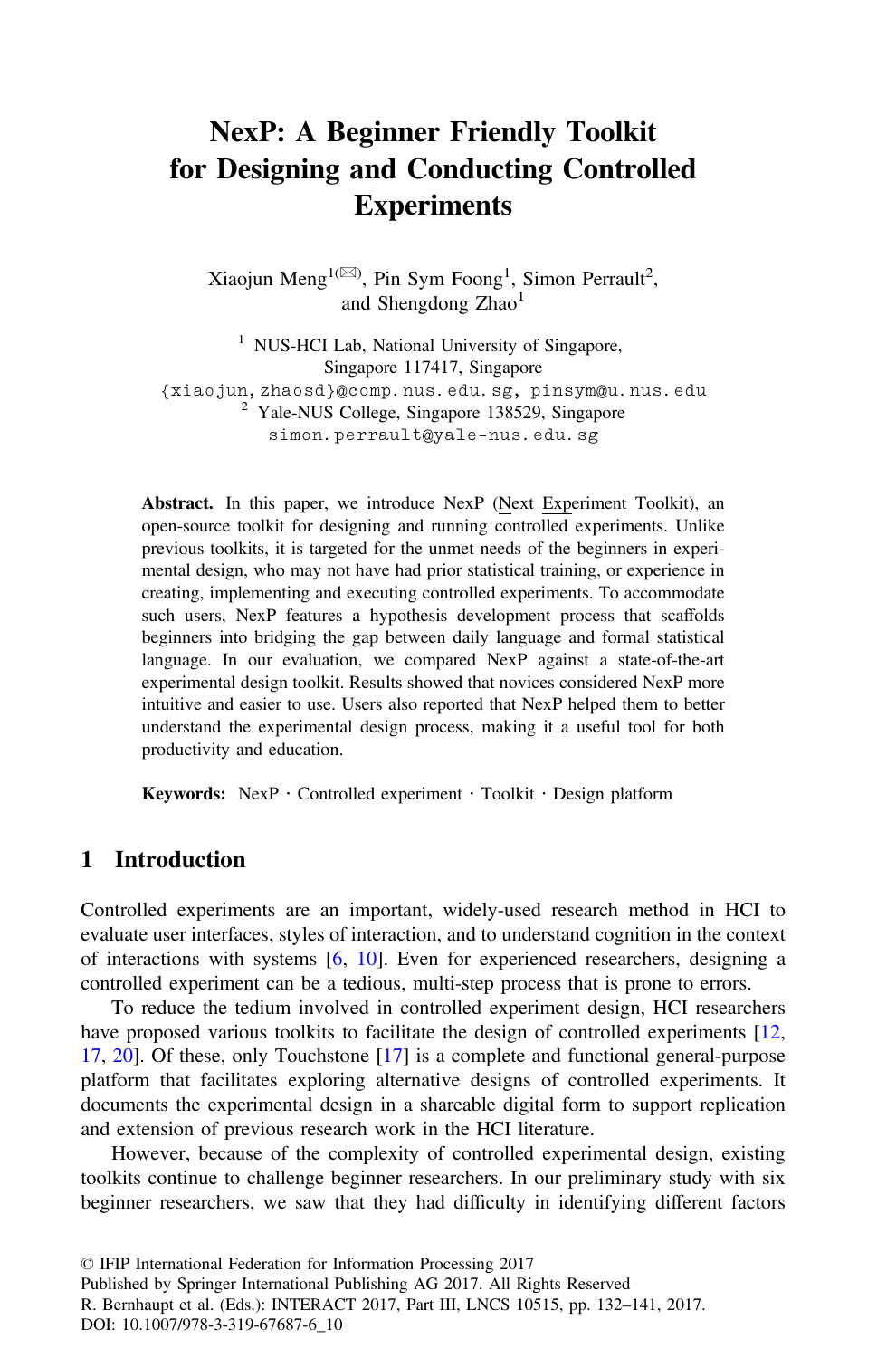under a general research question, translating a research question into the appropriate variables and determining an appropriate arrangement of conditions, trials, blocks. It seems that beginners lack the ability to gradually refine questions from a rough inquiry to a robust, testable hypothesis.

There is evidence in pedagogical literature  $\begin{bmatrix} 1 \\ 1 \end{bmatrix}$  that these may not just be transient novice difficulties, but have an additional layer of conceptual difficulty associated with experimental design and statistical knowledge. In their statistical pedagogy textbook, Ben-Zvi and Garfield [[1\]](#page-8-0) identify a need for "selective, thoughtful, and accurate use of technological tools and increasingly more sophisticated software programs" that not only support doing the task, but support learning about that task.

Taken together, these beginner shortfalls run counter the usability of existing experimental design tools. Hence, we were motivated to create an experiment design tool that can better facilitate the learning of experimental design and is easier for users who might have a low understanding of statistical terminology and a low working understanding of the purposes and goals of experiment design.

We implemented our approach into a web-based open-source toolkit called NexP that has both design and execution platforms (Fig. 1). Compared with previous experimental design tools we introduced (1) a Question-Answer Structure that connects initial experimental concepts of a beginner researcher to the specialized domain of experiment design and (2) a streamlined step-by-step process to guide such users through complex process. With these two features, our goal was to enable users to explicitly link the final study design product with the study design decisions made previously.



Fig. 1. Conceptual structure of NexP compared to touchstone. NexP scaffolds beginner researchers from ideation to implementation and back, while Touchstone mainly provides automation to experienced users in certain steps.

To evaluate the effectiveness of this design platform, we conducted a workshop study where experimental design novices compared the usage of NexP and Touchstone [\[17](#page-9-0)] in several experimental design tasks. We found that participants preferred NexP because of the guided process of hypothesis formulation. In addition, participants also indicated that NexP enhanced their understanding of the experimental design process. Overall, the contribution of this paper is the following:

(1) We propose a 5-stage approach using a Question-Answer Structure to enhance the users' understanding of experimental design by gradually guiding the beginner researchers from an initial idea to a concrete design. We implemented it into a web-based open-source toolkit NexP [\[8](#page-8-0), [9](#page-8-0)].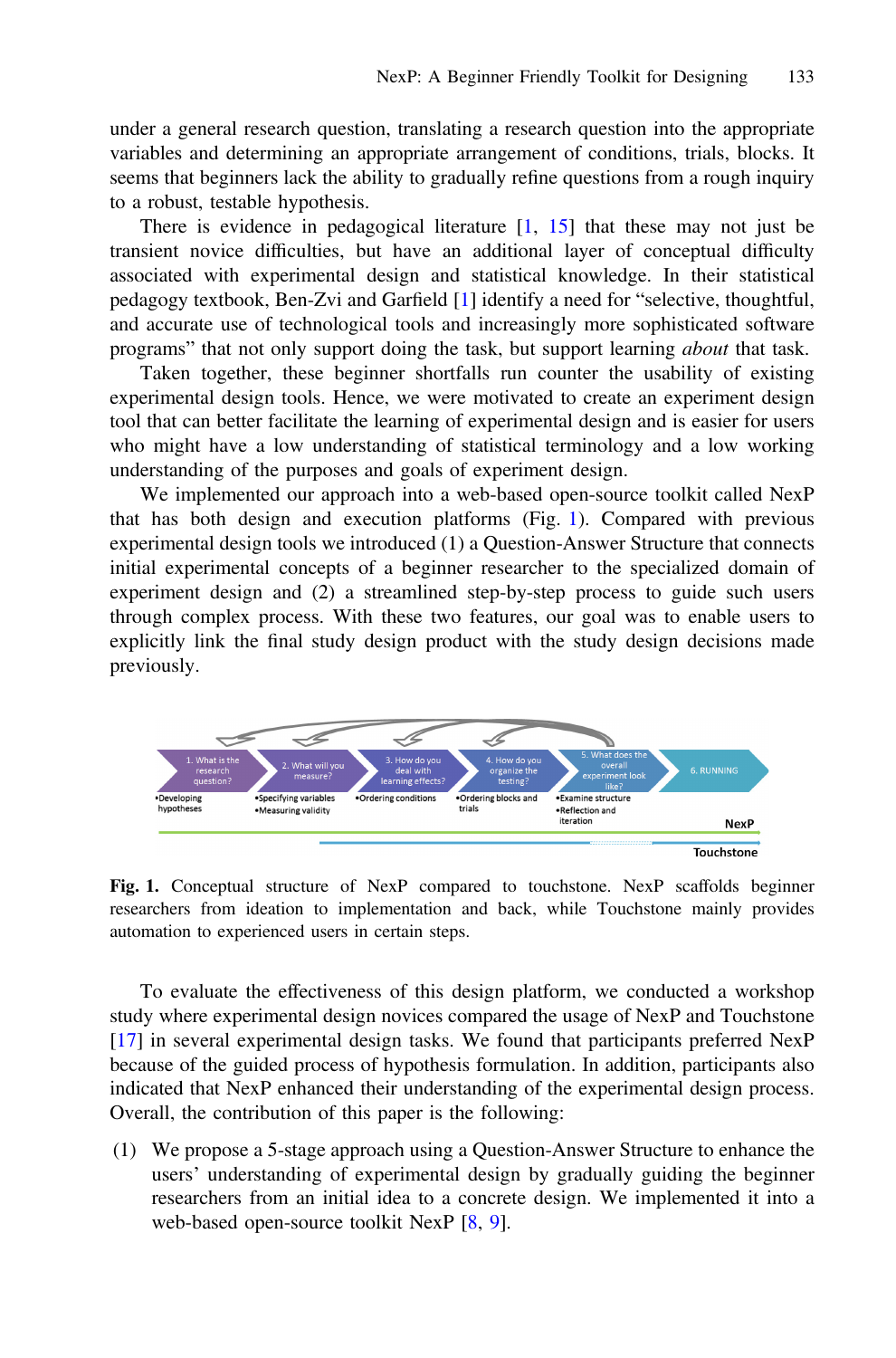(2) We evaluated NexP's experiment design process against an alternative toolkit with beginner researchers in terms of ease of use and learning facilitation for experimental design. Our results indicated that NexP is easier to use and better supports the participants' thinking and learning of experiment design.

### 2 NexP Structure

NexP's basic structure is a 5-stage process for designing experiments, with an additional 6th stage for running experiments. Much of the full process is detailed elsewhere in our 2-page implementation demo paper [\[18](#page-9-0)] and in our CHI course material [\[13](#page-9-0)]. Our current version transformed the previous template approach into the Question-Answer approach to better guide beginner users. It also incorporated a running platform into the previous implementation. This Question-Answer structure approach (elaborated below) is informed by the practice of scaffolding problem solving [[7\]](#page-8-0), and case of instructional design for complex domains [[2,](#page-8-0) [11\]](#page-8-0) Interim pilot testing showed that participants found this guidance useful. We adopted this approach for Stages 1–4.

As a result, the designing stages were focused on scaffolding the beginner researchers who may not understand statistical terms, or may not have had sufficient experience with experimental design to understand the purpose of such terminology. The elements of experiment design were deconstructed into 5 stages, and each deals with one section: Hypothesis, Variables and Measurements, Test Conditions, Test Order and Study Logistics.

#### Question-Answer-Structure Approach

Each of the first four stages is constructed in a similar manner – a series of questions, followed by a summary that restates the answers in more academic and statistical terms, thus bridging the gap from informal, non-scientific thinking, to generating formalized structured hypotheses. We illustrate this process with the transition from Stage 1 to 2.

Stage 1 is an ideation support stage, which helps the researcher in specifying a hypothesis. In this stage we tackle terminology by ignoring it altogether during ideation. Instead we begin by asking the evoking question "What is the general question that you want to answer in the study?" This is followed by unpacking the question further into smaller questions to elicit the comparative claim, the key task(s) involved, the measure used. Each step comes with explanations, help menus and loadable examples (Fig. [2\)](#page-3-0). This step closes with a presentation of the answers in a structured 'research claim' statement, populated by the answers to the preceding questions:

In my experiment, I want to hypothesize that for [target user] to do [task], the solution(s) [my idea] is better than [comparable idea]. To test this hypothesis, I will vary the [other contextual factors] and measure [measureable data].

At this point, the user is encouraged to make logical adjustments to their answers if they spot inconsistencies. Also, this is the first introduction to some experimental design terminology.

Stage 2 aims to connect the hypothesis to the variables in a controlled experiment. The terms that refer to the different types of variables, e.g. dependent/independent can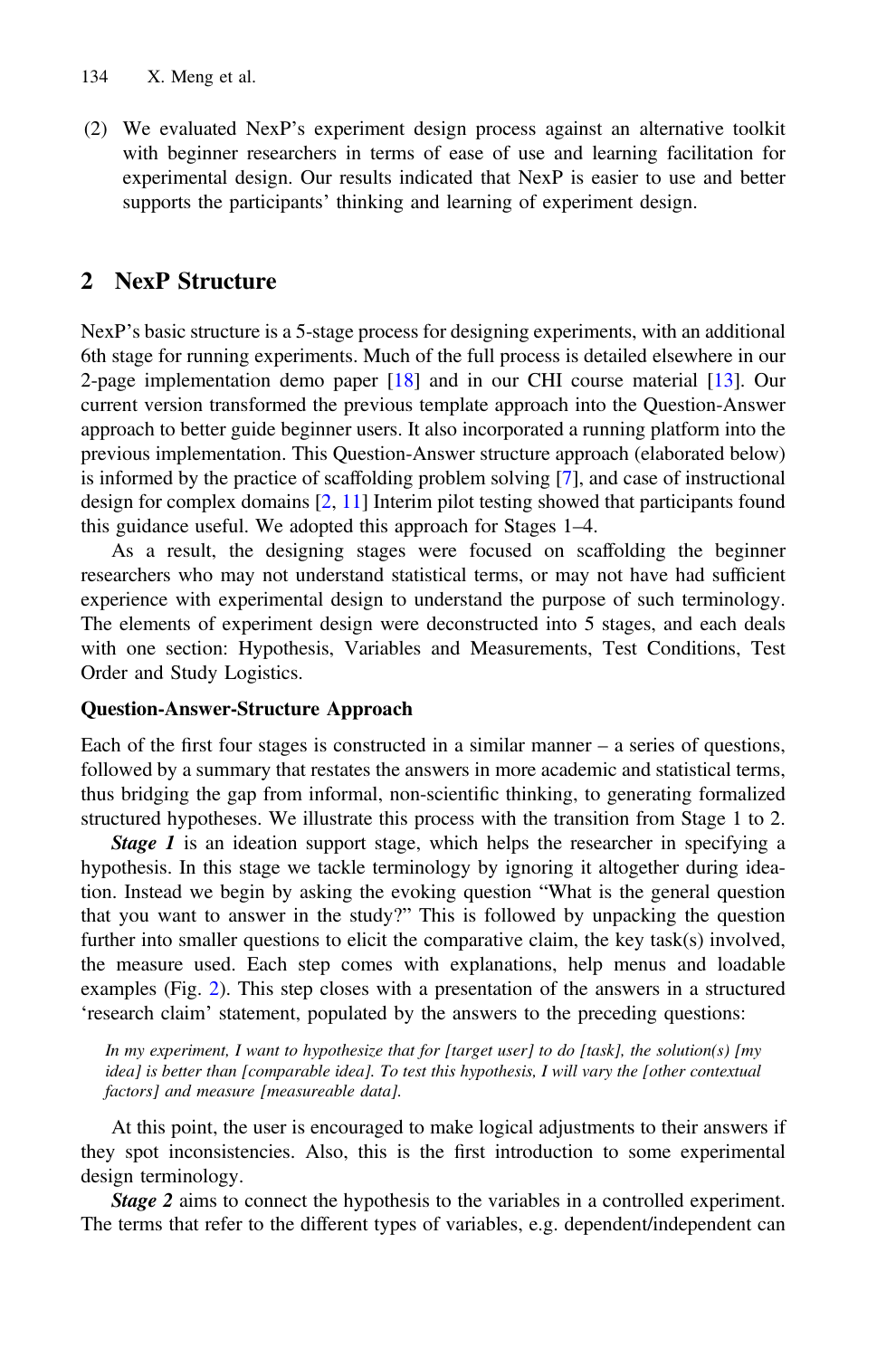<span id="page-3-0"></span>

| Click to edit                                                                       |                                              | Add     | is better than                                                                                                                                                                                                                                                                         |    | Click to edit     | Add |
|-------------------------------------------------------------------------------------|----------------------------------------------|---------|----------------------------------------------------------------------------------------------------------------------------------------------------------------------------------------------------------------------------------------------------------------------------------------|----|-------------------|-----|
| 1.                                                                                  | "Optimal" keyboard                           | $ Z $ x |                                                                                                                                                                                                                                                                                        | 1. | "Qwerty" keyboard |     |
|                                                                                     | including target clicking or text selecting. |         | 4. Using your solution, what tasks will your users be able to perform better? Example tasks                                                                                                                                                                                            |    |                   |     |
|                                                                                     |                                              |         |                                                                                                                                                                                                                                                                                        |    |                   |     |
| Click to edit                                                                       |                                              | Add     |                                                                                                                                                                                                                                                                                        |    |                   |     |
| 1.                                                                                  | Typing different lengths of text             |         |                                                                                                                                                                                                                                                                                        |    |                   |     |
|                                                                                     |                                              |         | 5. To show that the tasks have been performed better, what will you measure? State the<br>measurement(s) you wish to make to demonstrate the users' ability to perform these tasks.<br>Common measurements are speed of task completion, accuracy of task completion, and learnability |    |                   |     |
|                                                                                     |                                              | Add     |                                                                                                                                                                                                                                                                                        |    |                   |     |
| <b>Speed</b>                                                                        |                                              |         |                                                                                                                                                                                                                                                                                        |    |                   |     |
| Accuracy                                                                            |                                              |         |                                                                                                                                                                                                                                                                                        |    |                   |     |
|                                                                                     |                                              |         |                                                                                                                                                                                                                                                                                        |    |                   |     |
|                                                                                     |                                              |         | 6. Other than the tasks themselves, what other factors might influence the performance of these<br>tasks? Examples can include usage scenario, size of cursor or users' dominant hand.                                                                                                 |    |                   |     |
|                                                                                     |                                              | Add     |                                                                                                                                                                                                                                                                                        |    |                   |     |
| of the solutions.<br>Click to edit<br>1.<br>$\overline{2}$ .<br>Click to edit<br>1. | Different screen size                        |         |                                                                                                                                                                                                                                                                                        |    |                   |     |

Fig. 2. Illustration of question-answer-structure approach to formalize the hypothesis.

be confusing, especially for beginners. Moreover, the specific terminology varies by research field, e.g. independent variable vs. factor. Therefore, in this step we explicitly make these connections by showing the claim statement from the first step as a point of comparison, but also sorting the individual elements into independent and dependent variables in this page, and labeling them as such. In effect the users' generic language statements are again re-structured into more formal statistical language. The user can freely modify these variables (add, remove, rename, reorder) and add test conditions with descriptions to each independent variable.

These two stages illustrate how the user is moved from a generic language statement into a claimable, provable claim statement in Question-Answer approach. The remaining stages proceed in a similar, linked manner.

Stage 3 presents both developed statements from Stage 1 and Stage 2, and presents the user with choices about the order of conditions. The terms 'between subjects', 'counter-balancing' for example require higher background knowledge than previous terms. As such, the help text for this stage is much more elaborate, and illustrates both pros and cons of each approach. This is one example of how NexP employs information redistribution to reduce cognitive load.

**Stage 4** guides the experimenter to organize the structure of the experiment. It aids in balancing blocks and trials, and working through the timing of the entire experiment. Based on the existing design, NexP suggests the minimum number of participants for the experiment.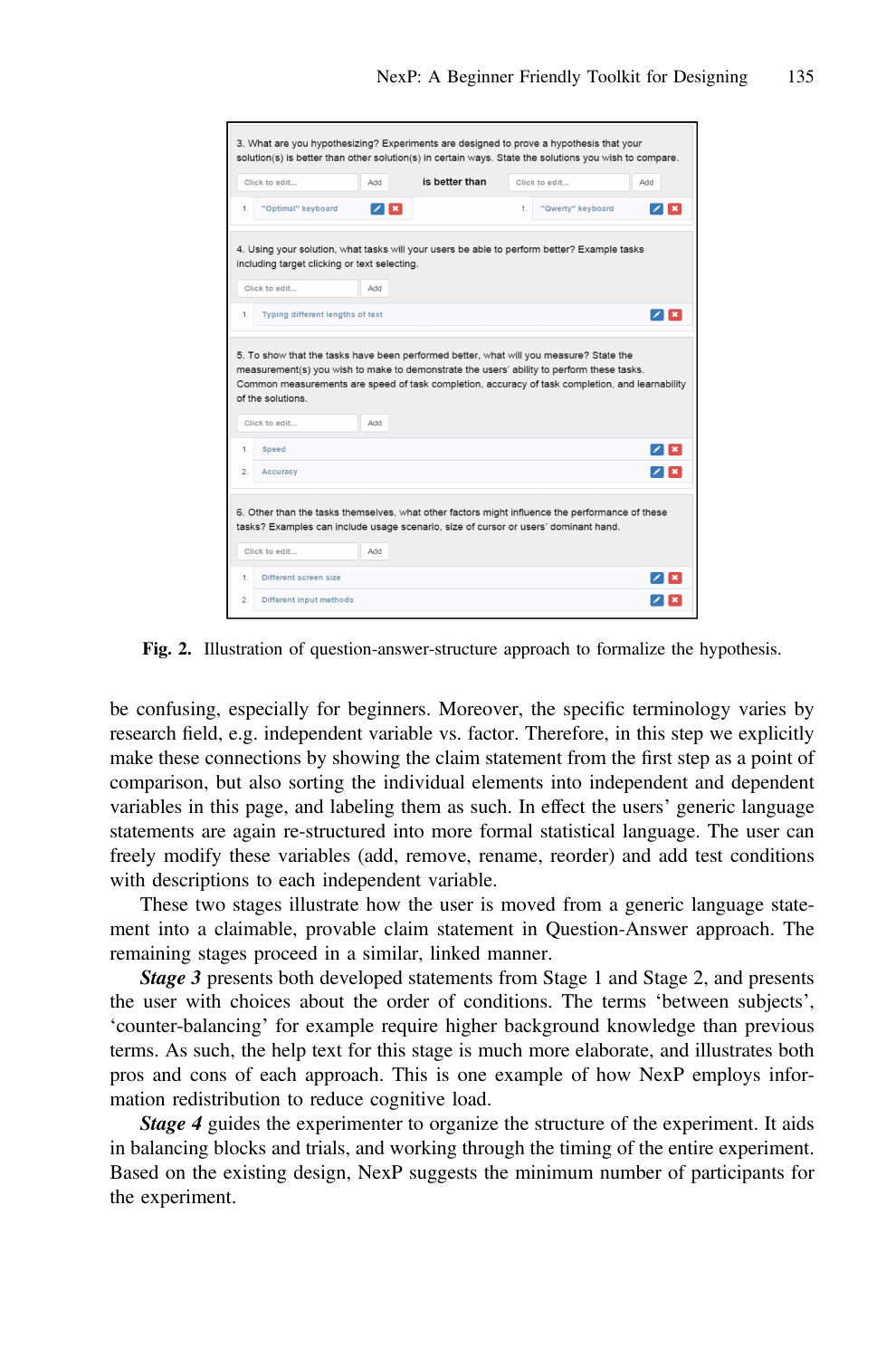#### 136 X. Meng et al.

At the end of the  $4<sup>th</sup>$  stage, the user is able to obtain an overview of the entire experiment (Fig. 3a). This overview acts a preliminary simulation of the entire experiment so that the design can be iteratively refined before deployment. In our evaluations, we found that this is the point at which most beginners realize that their experiment is far too elaborate, and they often returned to previous stages to adjust the parameters.



Fig. 3. (a) Simulation of the whole arrangement in the experiment; (b) summary of the design, running, and analyzing platform

Stage 4 is often the start of the iterative loop where users move between the stages freely to iterate the parameters and evaluate the results of their adjustments. It is in this iteration process that users experience the elaboration process that conveys the method of developing experimental design. The complexity of the dependent parts that have been distributed among the previous stages becomes clearer and users can freely iterate until the hypothesis, variables, conditions and trials come together in a viable experimental design.

Stage 5 of NexP guides the experimenter to set the instructions and detailed procedures for conducting the experiment, such as providing recruitment forms and consent forms templates. This stage also supports the experimenter in designing the pre-/post-questionnaires using Google Forms and later invokes the designed questionnaires in the running platform. The entire design can then be saved as either a summarized PDF report or a JSON file digitally, which can be imported and shared with other researchers for refinement and re-evaluation in the future.

#### Executing Experiments

In NexP, we implement a common platform for running different types of controlled experiments leveraging the browser. NexP can automatically read the experimental JSON file and output the whole web-based framework in the arranged order for running the experiment. Experienced programmers can modify the source code of this web framework according to their needs and implement tasks as they require. Figure 3b summarizes the relationship among design, execution, and experimental analysis stages. The design platform generates a script file that can be executed in the running platform. The measured data (e.g., pre-defined dependent variables) collected by the running platform are saved as CSV files, which can be further analyzed elsewhere.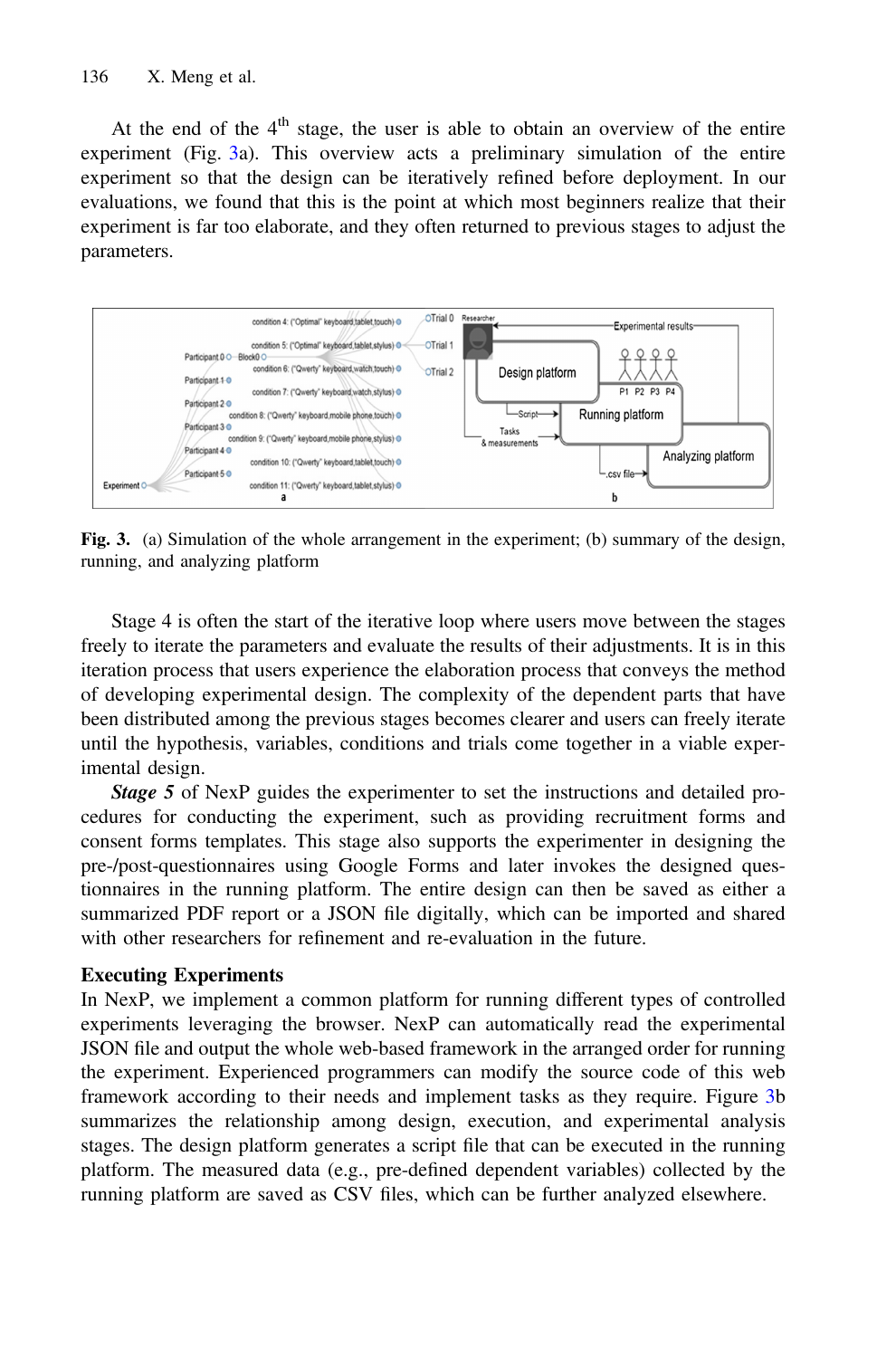### 3 Evaluation

To validate the ease of use and learning facilitation of NexP for people with limited knowledge of experimental design, we conducted a one-day workshop study to compare NexP with Touchstone [\[17](#page-9-0)].

Participants and Apparatus: 24 participants (8 females, 16 males) ranging from 21–50 years old ( $M = 29.2$ ,  $SD = 6.9$ ) attended this workshop. The participants included 3 faculty members, 5 researchers and 12 students from several universities, and 4 UX practitioners. All participants self-reported that they are not familiar with controlled experiments in HCI. None had any prior knowledge of either Touchstone or NexP. Participants were asked to bring their own laptop computers to the workshop, with installation instructions provided earlier.

Design and Procedure: The entire workshop lasted for 6 h from 10 am to 4 pm, spread over five sessions as described in Table 1. A within-subject design was used. Each participant replicated two tasks using both toolkits (NexP, Touchstone). The order of toolkit use was counter-balanced while the order of the replication tasks remained the same.

| 1. Introduction                     | Introducing experiment design (material from Scott MacKenzie's      |
|-------------------------------------|---------------------------------------------------------------------|
| $(60 \text{ min})$                  | empirical evaluation book $\lceil 3 \rceil$ )                       |
| 2. Prep and training                | Introducing and installing toolkits; Showing video tutorials and    |
| $(80 \text{ min})$                  | teaching on designing experiments using each toolkit                |
| Lunch break<br>$(40 \text{ min})$   | Lunch provided                                                      |
| 3. Replication task                 | Participants replicate two existing controlled experiments, one for |
| $(100 \text{ min})$                 | each toolkit.                                                       |
| 4. Design task                      | Participants design their own experiment based on a high level      |
| $(70 \text{ min})$                  | description, using a toolkit of their choice.                       |
| 5. Debriefing<br>$(10 \text{ min})$ | Explain the purpose of the workshop; post-evaluation questionnaire  |

Table 1. Design of the workshop.

In session 3, each participant received soft copies of the original publications [\[16](#page-9-0), [19\]](#page-9-0) and a brief introduction on the replication tasks. Participants were randomly paired into groups of two to complete the tasks. We provided no additional help during this session. Each pair had to submit their resulting files generated by both toolkits to experimenters at the end of the session 3. For each replication task, participants were allowed to spend 35 min for a total of 70 min.

In session 4, the same participant pairs formed in session 3 were asked to perform the design task by using a preferred toolkit of their choice (either NexP or Touchstone). Finally, they were asked to each fill in the (7-point Likert scale) post-questionnaire based on Computer System Usability Questionnaire [[5\]](#page-8-0).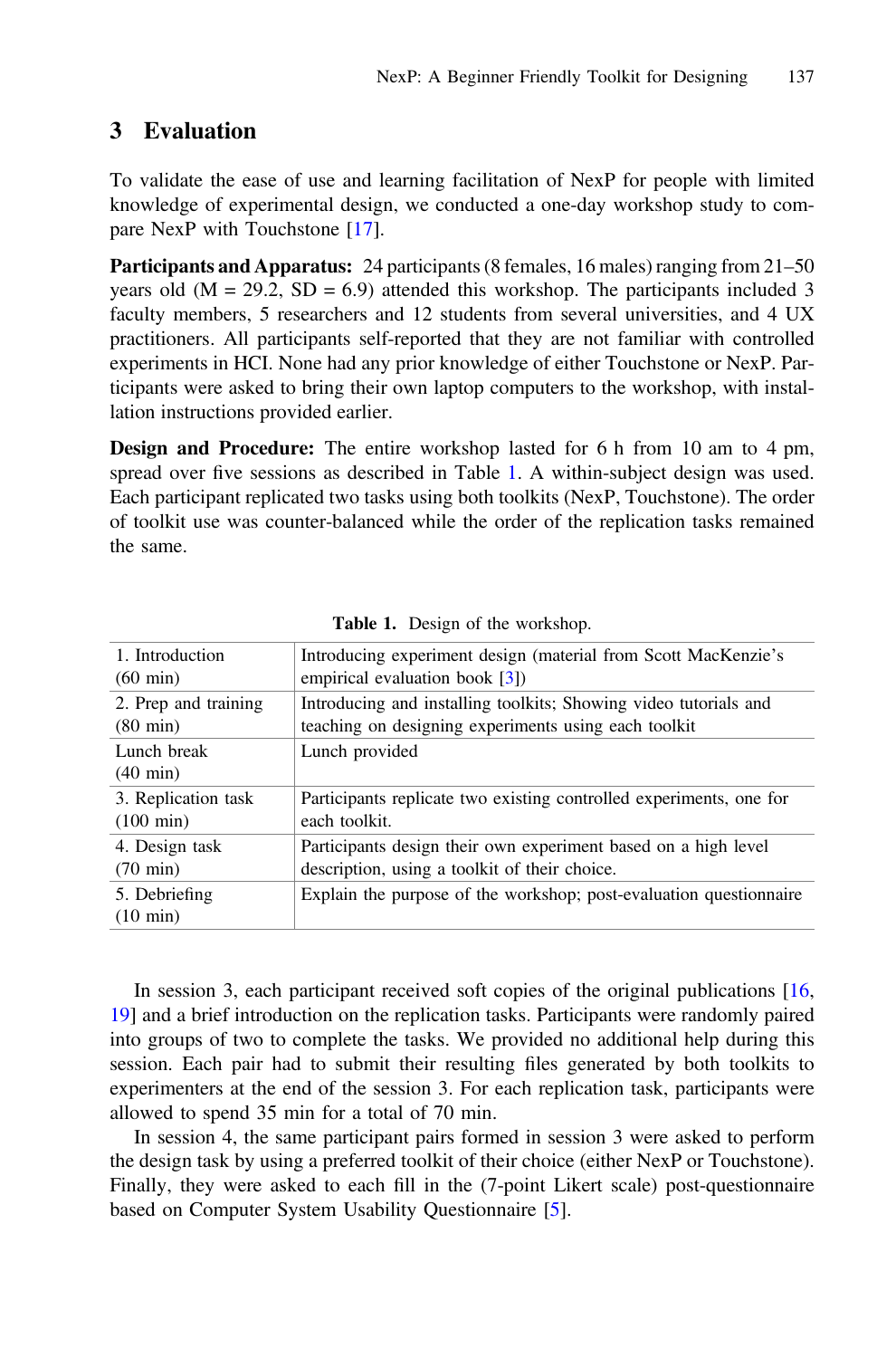During the debriefing, we explained the complete purpose of the workshop and revealed that we were the authors of NexP. We finally asked participants to sketch features and suggest improvements on paper for an ideal experimental toolkit.

Tasks: *Training Tasks*: The purpose of the training task is to familiarize the participants with the two toolkits. To avoid bias, we created two video tutorials, one for each toolkit, demonstrating the step-by-step procedure to design an interaction technique experiment (Pie Menu vs. Linear Menu from [[4\]](#page-8-0)).

Replication Tasks: To minimize transfer of learning effect, participants were asked to replicate two controlled experiments from two CHI publications [\[16](#page-9-0), [19](#page-9-0)], one for each toolkit. The first study investigated the noticeability of notifications under the influence of feedback modality and physical activity for interactive rings. The second study evaluated performance of different mode switching techniques for pen-based interfaces. We randomly chose those two studies as they provided clear and appropriate descriptions for HCI beginners to replicate.

Design Task: The purpose of the design task was to test how well the toolkits supported participants to design an open-ended controlled experiment. This design task was to compare ShapeWriter [\[14](#page-9-0)] to soft keyboards in terms of user performances.

### **Results**

Replication Task: The 24 participants formed 12 groups to work on the replication tasks. 9 pairs (75%) were able to deliver a complete and correct experimental design using NexP, and 4 pairs (33.3%) were able to do so using TouchStone. Of the 3 groups that failed while using NexP, one failed to properly counterbalance the independent variables, another pair did not set the correct number of blocks and trials, and the last pair failed to define the correct independent variables with their levels. For the 8 groups that failed while using Touchstone, three were not able to define the dependent variables. One failed to define the correct independent variables with their levels. Two failed to define the correct counterbalancing strategy. Two were not able to finish on time and thus did not submit the TouchStone design files.

**Design Task:** When the participants were asked to choose their preferred toolkit for this task, 11 out of 12 pairs (91.7%) chose to use NexP. We did not measure the accuracy in this open task, because the detailed design was decided by the individual pairs.

**Post-questionnaire:** We compared quantitative feedback given on both toolkits using Wilcoxon signed-rank tests. For every affirmation of the questionnaire, the feedback was significantly more positive for NexP (all  $p < .05$ ) than for TouchStone, except on the "It does everything I expect it to do" where NexP performs slightly, yet not significantly better than TouchStone ( $M = 4.58$  vs.  $M = 4.25$ ,  $p = .17$ ).

The results of subjective preferences from the participants (Table [2\)](#page-7-0), their choices of toolkit to use in session 4 and the success rate of replicating existing experiments in session 3, suggest that the scaffolding method embodied in NexP made it easier for non-expert users to use. It also indicates that despite their novice status, they are more capable of designing and presenting complete experimental designs using NexP.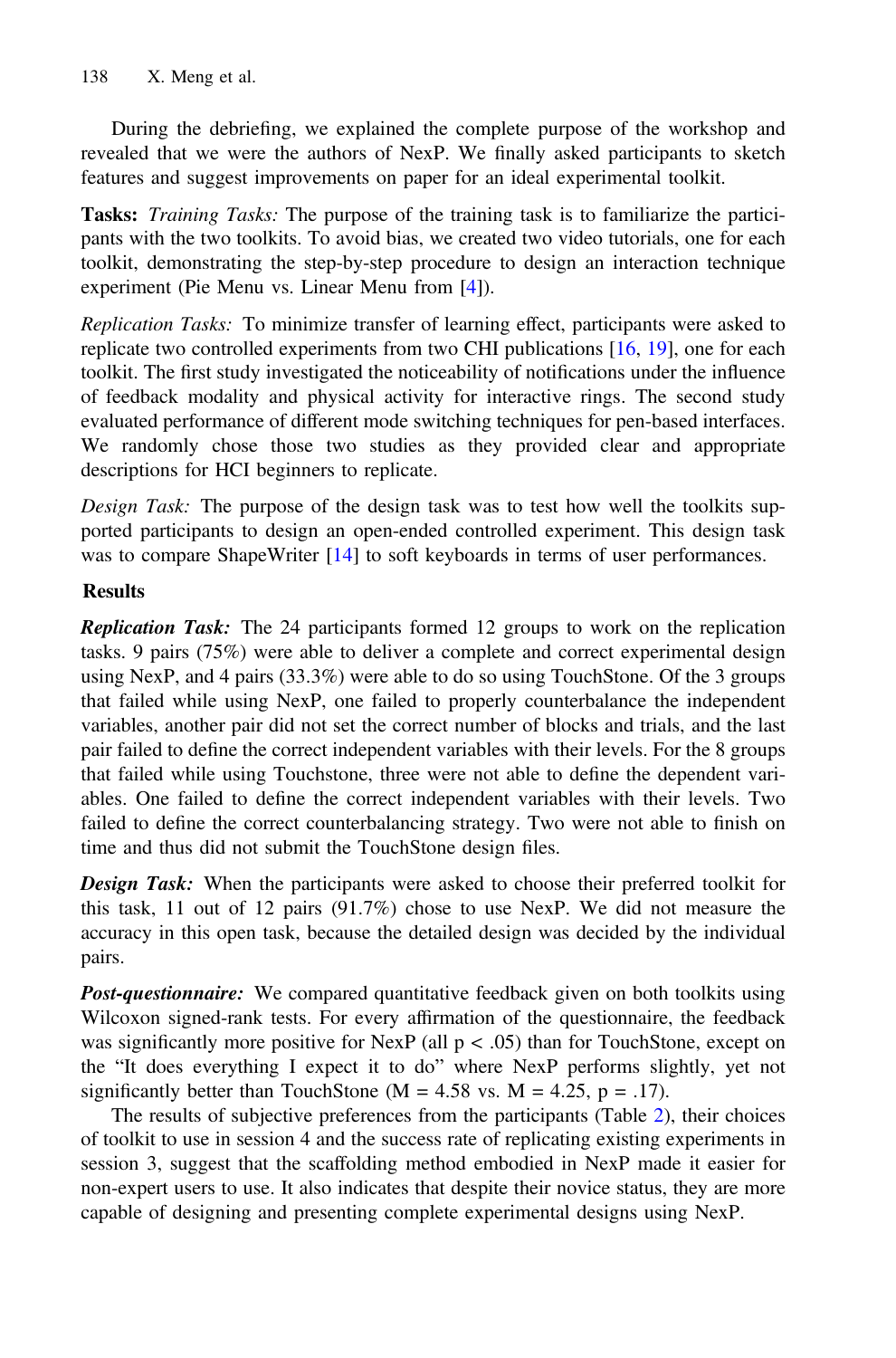<span id="page-7-0"></span>Table 2. Summary of the post-workshop questionnaire. The values in second and third column are the median scores on a 7-point Likert scale for each toolkit. \* and \*\* denote significance  $(p < .05$  and  $p < .01$ ).

| <b>Ouestions</b>                                                   | NexP | TouchS | P  |
|--------------------------------------------------------------------|------|--------|----|
| 1. I became more productive with it                                | 5.33 | 4.67   | *  |
| 2. Easy to use                                                     | 4.75 | 3.21   | ** |
| 3. It does everything I expect it to do                            | 4.58 | 4.25   |    |
| 4. I can use it without written instructions                       | 4    | 2.54   | ** |
| 5. It requires the fewest steps to complete task                   | 4.63 | 3.5    | ** |
| 6. Using it is effortless                                          | 4.25 | 3      | ** |
| 7. I quickly became skillful with it                               |      | 3.83   | ** |
| 8. It is easy to identify the hypothesis                           |      | 3.21   | ** |
| 9. It is easy to identify the independent variables                |      | 3.88   | ** |
| 10. It is easy to arrange the order of the experimental conditions |      | 4.25   | ∗  |
| 11. I am satisfied with it                                         |      | 3.67   | ** |
| 12. I would use it                                                 | 5.29 | 3.63   | ** |

#### 4 Discussion and Implications

The workshop showed that NexP is a more beginner-friendly tool. Participants of the workshop found NexP easier to use and understand because it "*presents information* more clearly" (P3) and the "terminology for NexP is easy to understand" (P8).

We were particularly surprised when some participants mentioned that NexP has fewer steps as compared with Touchstone, because both toolkits actually have a similar number of steps for designing an experiment. Possibly, the perceived difference lies in the contrasting ways complex information is presented to users. NexP's use of scaffolding and information redistribution helped to break the experiment design process down to smaller sets of decisions. However, Touchstone relies on a different approach and aims at being as configurable as possible in order to fit the needs of expert users.

Participants also found that NexP provides better support for the thinking process of experiment design. Four participants particularly highlighted how NexP helped them identify and differentiate Independent and Dependent variables through the process of formulating the hypothesis. Participants (P6, P14) were impressed by "the ability of NexP to convert the answers to [their] questions to independent and dependent variables". P12 stated that he liked "the hypothesis feature of NexP, as it helps to break down the components of the research topic and quickly focus on the important aspects". Finally, participants P12 and P24 liked the "tree structure simulation of  $NexP$ ". The qualitative comments of the participants affirm the quantitative findings.

We conclude that of the major advantages of NexP is using the Question-Answer structure as well as providing a systematic and streamlined 5-stage approach to help users to think from a broad question to the final concrete design.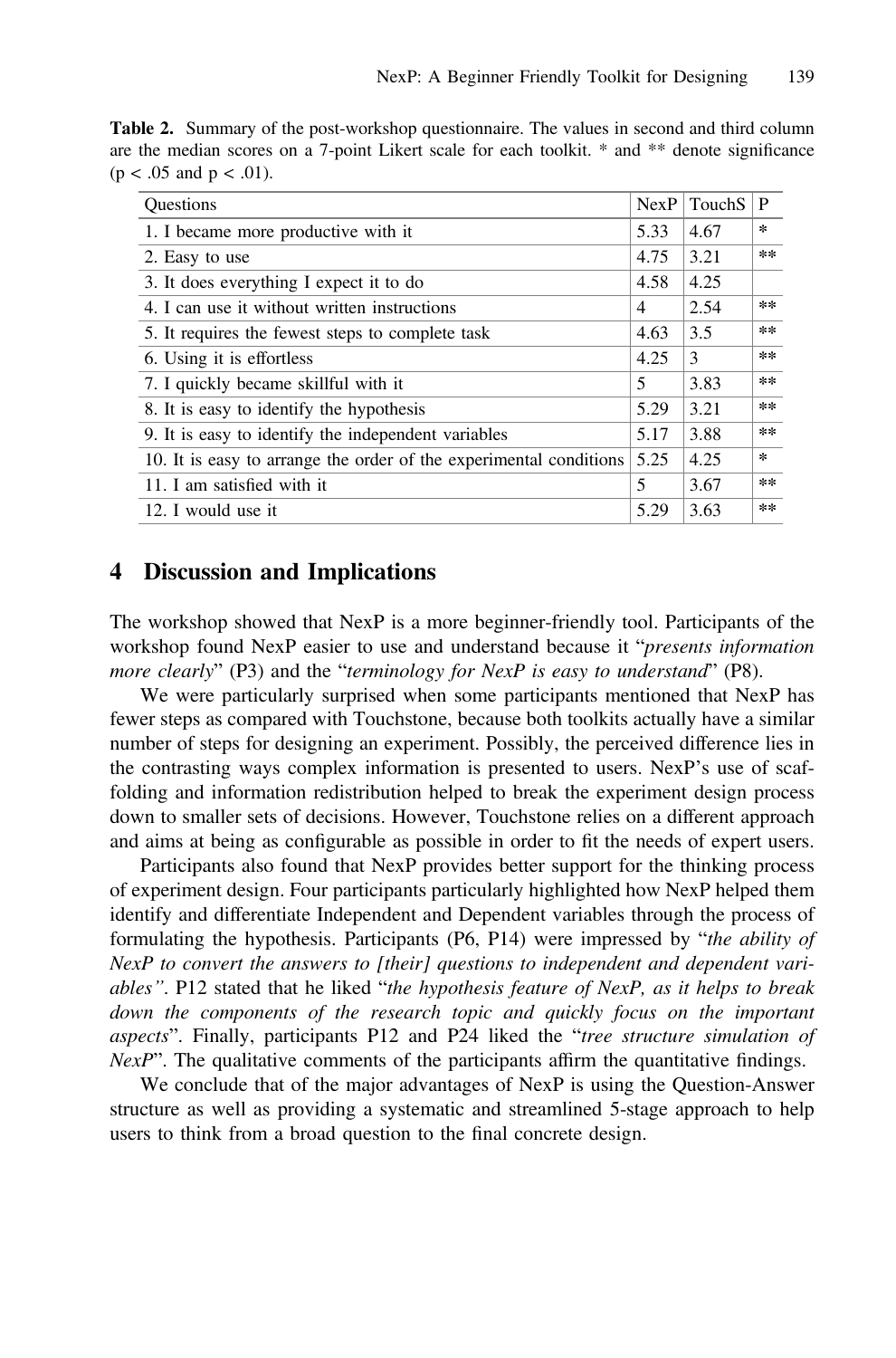# <span id="page-8-0"></span>5 Conclusion and Future Work

In this work, we enhanced the original NexP with the Question-Answer structure to address the needs of beginner users. We evaluated this approach and found that NexP can help beginners to understand and execute controlled experiments better than a leading alternative. As observed by some our participants (P7, 17, 20, 24), NexP holds promise as a companion pedagogical tool to help instructors teaching controlled experiments. In addition, NexP provides the designing and running platform, as well as data support for analysis, making it one of the first attempts for an end-to-end solution. For future work, we would like to see NexP expanded as a learning support tool by conducting studies to further understand the needs of researchers who want to improve in their experimental design skills. We will also improve and publish the open-source NexP's design and running platform for the use of the community.

# References

- 1. Ben-Zvi, D., Garfield, J.: The Challenge of Developing Statistical Literacy, Reasoning and Thinking. Springer, Dordrecht (2016). doi:[10.1007/1-4020-2278-6.](http://dx.doi.org/10.1007/1-4020-2278-6) Accessed 1 Sept 2016
- 2. Jonassen, David H.: Instructional design models for well-structured and III-structured problem-solving learning outcomes. Educ. Tech. Res. Dev. 45(1), 65–94 (1997). doi[:10.](http://dx.doi.org/10.1007/BF02299613) [1007/BF02299613](http://dx.doi.org/10.1007/BF02299613)
- 3. MacKenzie, I.S.: Human-Computer Interaction an Empirical Research Perspective. Newnes, Boston (2012)
- 4. Callahan, J., Hopkins, D., Weiser, M. Shneiderman, B.: An empirical comparison of pie vs. linear menus. In: Proceedings of SIGCHI Conference on Human Factors in Computing Systems, pp. 95–100 (1988). doi[:10.1145/57167.57182](http://dx.doi.org/10.1145/57167.57182)
- 5. Lewis, J.R.: IBM computer usability satisfaction questionnaires: psychometric evaluation and instructions for use. Int. J. Hum.-Comput. Interact. 7(1), 57–78 (1995). doi:[10.1080/](http://dx.doi.org/10.1080/10447319509526110) [10447319509526110](http://dx.doi.org/10.1080/10447319509526110)
- 6. Lazar, J., Feng, J.H., Hochheiser, H.: Research Methods in Human-Computer Interaction. Wiley, Hoboken (2010)
- 7. Rosson, M.B., Carroll, J.M.: Scaffolded examples for learning object-oriented design. Commun. ACM 39(4), 46–47 (1996). doi[:10.1145/227210.227223](http://dx.doi.org/10.1145/227210.227223)
- 8. NexP online access. [www.nexp.site](http://www.nexp.site)
- 9. NexP's design platform source code. [https://github.com/mengxj08/webnexp,](https://github.com/mengxj08/webnexp) NexP's running platform source code: <https://github.com/mengxj08/platformframework>
- 10. Cairns, P., Cox, A.L.: Research Methods for Human-Computer Interaction. Cambridge University Press, New York (2008)
- 11. Cobb, P., McClain, K.: Principles of instructional design for supporting the development of students' statistical reasoning. In: Ben-Zvi, D., Garfield, J. (eds.) The Challenge of Developing Statistical Literacy, Reasoning and Thinking, pp. 375–395. Springer, Dordrecht (2004). doi[:10.1007/1-4020-2278-6\\_16](http://dx.doi.org/10.1007/1-4020-2278-6_16)
- 12. Soukoreff, R.W, MacKenzie, I.S.: Generalized Fitts' law model builder. In: Conference Companion on Human Factors in Computing Systems - CHI 1995, pp. 113–114 (1995). doi[:10.1145/223355.223456](http://dx.doi.org/10.1145/223355.223456)